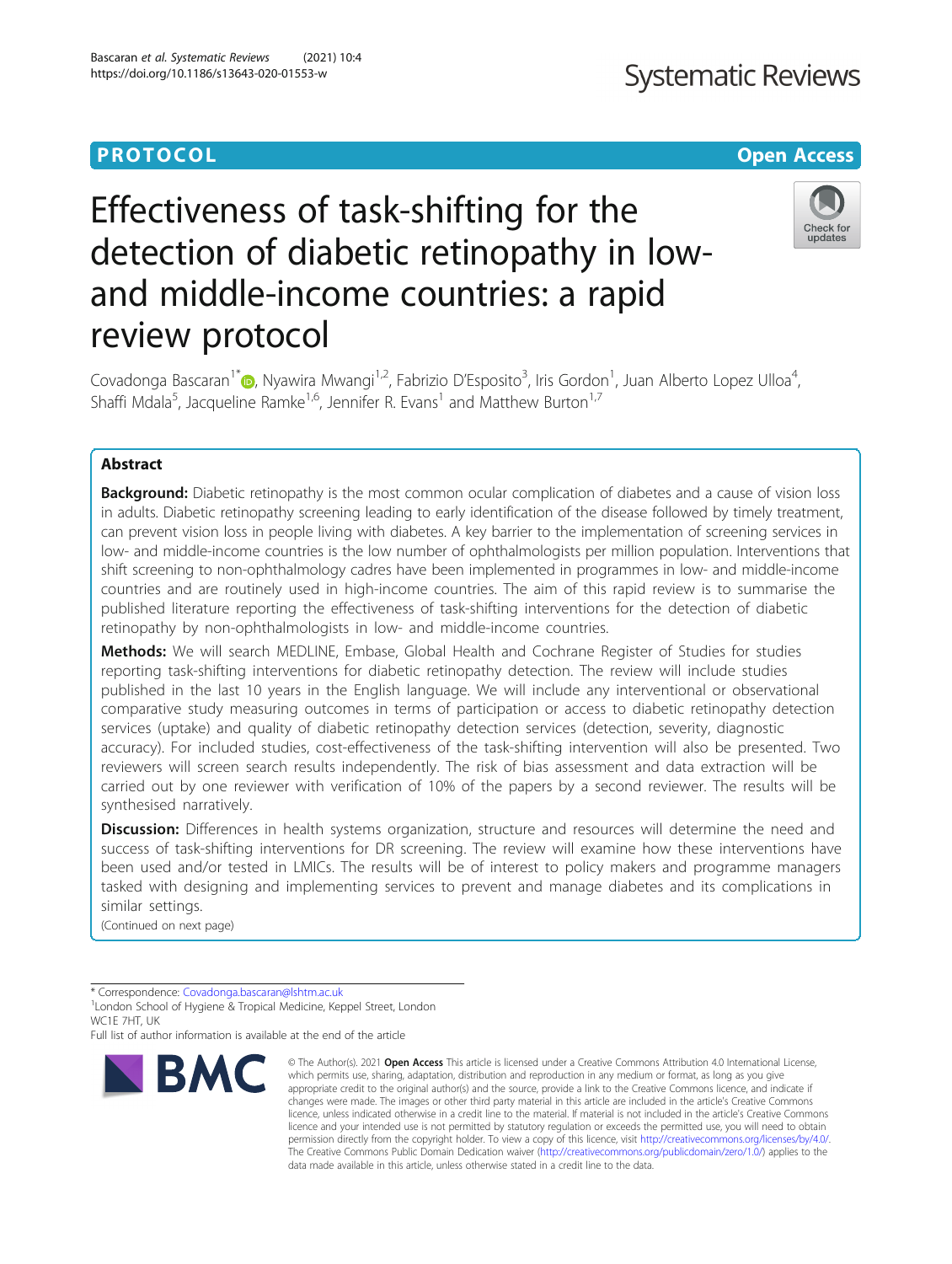(Continued from previous page)

Systematic review registration: OSF: [https://osf.io/dfhg6/.](https://osf.io/dfhg6/)

Keywords: Low- and middle-income countries, Diabetic retinopathy, Task-shifting, Effectiveness

# Background

Diabetic retinopathy (DR) is the most frequent microvascular complication of diabetes and a significant cause of vision loss in adults [[1\]](#page-4-0). Vision loss due to DR can largely be prevented through regular retinal screening for timely identification of DR, followed by referral and treatment [[2](#page-4-0)–[5\]](#page-4-0).

DR screening has been shown to be cost-effective when compared to no screening or opportunistic screening [\[3](#page-4-0), [6,](#page-4-0) [7\]](#page-4-0). However, cost-effectiveness requires high coverage and this is challenging in low- and middleincome (LMICs) countries  $[8]$  $[8]$  where the available eye health services are clustered around the cities and access to them from the remote and rural populations is often difficult [\[9](#page-4-0)]. Few countries worldwide have been successful in establishing population-based screening programmes that reach most of the patients with diabetes [[3\]](#page-4-0). The uptake of retinal screening depends on contextspecific factors related to the service provider, the wider organization and structure of the health system and the patient [\[10](#page-4-0)–[12\]](#page-4-0).

A crucial limitation to deliver DR screening in LMICs is the low availability of ophthalmologists, particularly in sub-Saharan Africa (SSA), where the mean ophthalmologist density per million population is 3.7 [\[13\]](#page-4-0). In this context, it is not realistic to rely on ophthalmologists to examine the retinas of the growing population of people living with diabetes (PLWD) unless it is at the expense of the delivery of other critical eye care services. This is not only a challenge for LMICs, and programmes in high-income countries (HICs) have overcome this issue by successfully adopting task-shifting in DR screening by training retinal graders, thus freeing ophthalmologists time to perform other tasks [[14\]](#page-4-0). The WHO defines task-shifting as the transfer of tasks to existing cadres of healthcare workers with shorter training and fewer qualifications or to newly created cadres who receive a competency-based training for the specific task [\[15](#page-4-0)]. There is some evidence of the successful use of taskshifting in SSA in other health fields including diabetes [[16,](#page-4-0) [17](#page-4-0)]. However, it is not clear whether task-shifting interventions for the detection of DR in LMICs results in an increase in the uptake of screening and higher DR detection rate.

There are several factors that can potentially affect the effectiveness of task-shifting interventions for DR screening. Firstly, the choice, level and training of the cadre performing the screening is a key consideration and is likely to be different depending on the composition and competencies of the health workforce in a particular country. The quality of the screening is measured by the diagnostic test accuracy (DTA) of the method of choice in the hands of non-ophthalmologists [\[18\]](#page-4-0). It is recommended that population-based screening programmes should reach over 80% sensitivity and 95% specificity [[6,](#page-4-0) [19\]](#page-4-0). Screening performed by photographers has been shown to be more accurate when done by photographers with specialist medical or eye care qualifications [[20](#page-4-0)]. There is also evidence that non-medical retinal image graders can achieve the threshold level of sensitivity and specificity in both mydriatic and nonmydriatic retinal assessment [[18](#page-4-0)].

Secondly, the screening technique used can also affect the DTA. The recommended technique is photographybased screening which adds the possibility of quality as-surance [\[14](#page-4-0)]. DR screening programs in LMICs are gradually adopting retinal photography. However, in many clinics without cameras, other methods of retinal examination that are not necessarily effective as screening techniques are still used  $[18]$  $[18]$  $[18]$ . The sensitivity of direct ophthalmoscopy in detecting DR is low (65%) and indirect ophthalmoscopy requires extensive training and experience [\[21](#page-4-0)]. Slit lamp bio-microscopy has a high sensitivity and specificity but also requires significant training and the availability of a slit lamp. Optical coherence tomography (OCT) for the detection of diabetic maculopathy is expensive and rarely available outside tertiary level eye departments in LMICs.

Thirdly, the use of mydriasis can improve the effectiveness of task-shifting by increasing the number of gradable images [[18\]](#page-4-0). However, non-mydriatic imaging presents several advantages for screening programmes, like reduced screening time, less inconvenience for patients and importantly no limitations for using cadres that may not be allowed to instil eye drops.

Finally, an important consideration in LMICS is the need to reach rural and remote populations with difficult access to eye health services. Outreach services delivered by non-ophthalmologists can be an answer to this problem, but must ensure that DTA is maintained [\[18](#page-4-0), [20](#page-4-0)]. Evidence suggests that DTA is higher in hospital-based screening services compared with outreach services [\[15](#page-4-0)]. Several approaches for DR screening in outreach services that can lend themselves to task-shifting have shown promising accuracy levels. These include telemedicine using digital imaging, the use of artificial intelligence-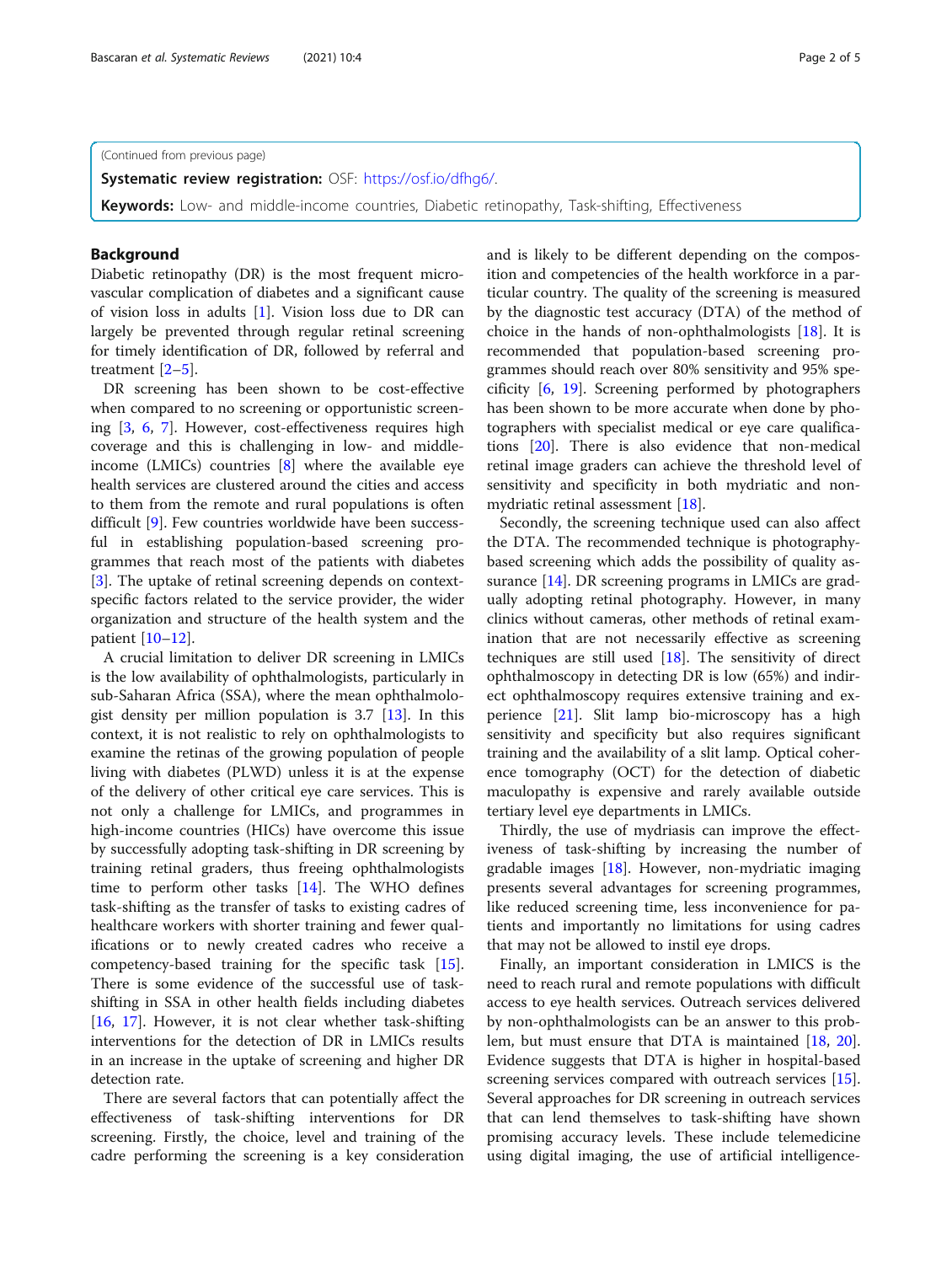supported cameras or smart phone-based technology for image capture [[22](#page-4-0)–[26](#page-4-0)].

This rapid review aims to identify and synthesise the peer reviewed literature on the effectiveness of taskshifting for the detection of DR in LMICs. It is an important topic given the predicted epidemic of diabetes mellitus which will disproportionally affect LMICs which will require major prevention strategies to prevent the corresponding increase in blindness caused by diabetic retinopathy. There is a body of evidence to support the effectiveness of task-shifting in DR screening in highincome settings which suggests that this may be a viable strategy in LMICs. However, given the differences in structure, organization and resourcing in health systems in LMICs, evidence from HICs may not be generalizable to these settings. The aim of this rapid review is to summarise the published literature reporting the effectiveness of task-shifting interventions for the detection of diabetic retinopathy by non-ophthalmologists low- and middle-income countries.

# **Methods**

#### Rapid review question

Can task-shifting improve the detection of diabetic retinopathy (DR) compared with eye examination done by ophthalmologists among adults with diabetes in LMICs?

# Protocol and registration

A rapid review was chosen as it is an effective methodology to support health programme decision-making through quality evidence in a timely and cost-effective manner. These rapid review methods were informed by the WHO practical guide on rapid reviews and we used the STARR (Selecting Approaches for Rapid Reviews) Decision Tool to carefully take into account the possible limitations introduced by the choice of methodology [[27](#page-4-0), [28\]](#page-4-0). We provide the adapted Preferred Reporting Items for Systematic Reviews and Meta-Analysis Protocols (PRISMA-P) in Additional file [1.](#page-3-0) The registration details are provided in Additional file [2](#page-3-0). We will document any future amendments to the protocol on the Open Science Framework (OSF) registration site [[29](#page-4-0)] (Table 1).

#### Eligibility criteria

The review will focus on adults only as they represent the larger population group at risk of DR and are the target of population-based screening programmes. We will include any study that measures any of the uptake and quality outcomes described in the above table. For included studies, we will also collect data on cost-effectiveness of the taskshifting intervention where available.

We will only include peer-reviewed publications reporting studies conducted in LMICs, as classified by

|  | Table 1 Eligibility criteria |  |
|--|------------------------------|--|
|--|------------------------------|--|

| Population      | Adults (aged $\geq$ 18 years) with type 1 or type 2 diabetes in<br>I MICs                                                                                                                                                                                                                                                                                                                                                                                                |
|-----------------|--------------------------------------------------------------------------------------------------------------------------------------------------------------------------------------------------------------------------------------------------------------------------------------------------------------------------------------------------------------------------------------------------------------------------------------------------------------------------|
|                 | Intervention Task shifting for DR detection: assessment of the target<br>population for the presence of DR performed by<br>individuals other than ophthalmologists                                                                                                                                                                                                                                                                                                       |
|                 | Comparison Assessment of the target population for the presence of<br>DR performed by ophthalmologists                                                                                                                                                                                                                                                                                                                                                                   |
| Outcomes        | Uptake<br>1. Proportion of patients accessing detection services<br>among the adult population with type 1 and type 2<br>diabetes<br>Quality<br>2. Proportion of patients diagnosed with DR among those<br>accessing detection services<br>3. Severity of DR at detection<br>4. Diagnostic accuracy of the task-shifting intervention for<br>DR detection<br>Cost-effectiveness<br>5. Cost-effectiveness of the task-shifting intervention to in-<br>crease DR detection |
| Study<br>design | Any interventional or observational comparative study                                                                                                                                                                                                                                                                                                                                                                                                                    |

the World Bank [[8\]](#page-4-0) in the last 10 years, in the English language with available full reports.

The following exclusion criteria will be applied: firstly, reviews, editorials, case studies, conference abstracts; secondly, studies involving health education, training programmes or qualitative studies and thirdly, studies conducted in high income settings.

#### Information sources

Following guideline of the STARR Decision tool, we consulted the review commissioners (FHF) and conducted scoping searches on PubMed to inform the decision on which information sources to include, balancing the scope and time available to do the review [\[30](#page-4-0)]. The Cochrane Eyes and Vision Information Specialist (IG) will develop the search strategy which will include MEDLINE, Embase, Global Health and the Cochrane Register of Studies. We will not search the grey literature as it was considered that the priority for this review is to summarise the peer-reviewed evidence of effectiveness of task-shifting interventions required to influence and change policy and practice.

#### Search strategy

Search strategy is included in Additional file [3](#page-3-0).

#### Data management and selection process

Two reviewers will independently review each title and abstract using the online review management software (Covidence, Veritas Health Innovation, Melbourne, Australia. Available at [www.covidence.org](http://www.covidence.org)). Any conflicts will be discussed and resolved. Two reviewers will independently screen the full text articles of potentially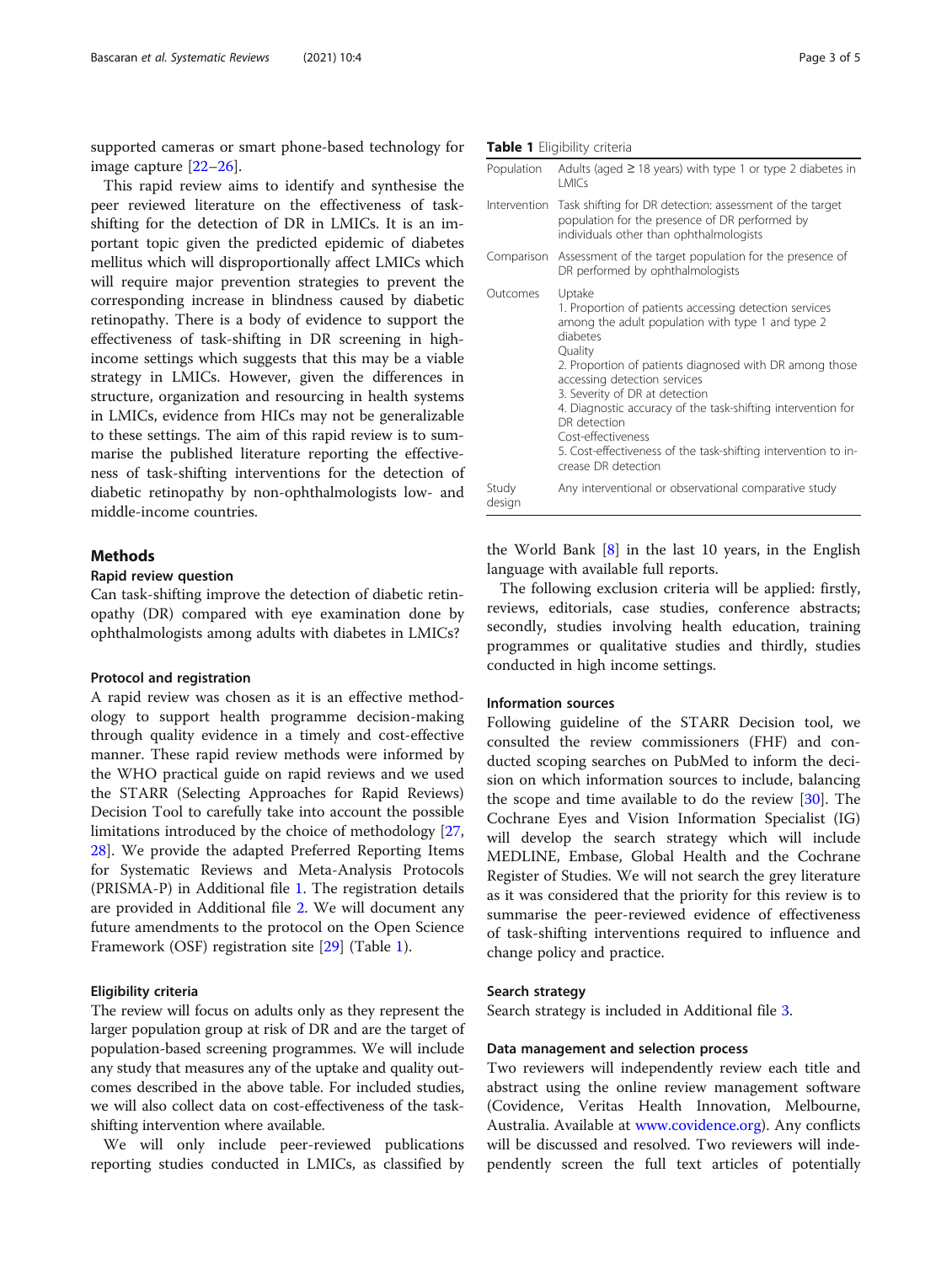<span id="page-3-0"></span>relevant studies against the inclusion and exclusion criteria and any will discuss any differences to reach consensus. A summary of the study selection process will be presented in a PRISMA flow diagram.

#### Risk of bias assessment

One reviewer will use SING critical appraisal checklists (<https://www.sign.ac.uk>) to assess the risk of bias for included studies. This will be presented in narrative form with the review findings.

# Data extraction

We will develop an Excel data extraction form which will be tested by two reviewers on three papers. One reviewer will conduct data extraction and a second

#### Table 2 Data items

| Data<br>categories          | Example data items                                                                                                      |
|-----------------------------|-------------------------------------------------------------------------------------------------------------------------|
| Publication characteristics |                                                                                                                         |
|                             | Authors, title, publication date, journal citation                                                                      |
| Study characteristics       |                                                                                                                         |
|                             | Design                                                                                                                  |
|                             | Dates of data collection                                                                                                |
| Population characteristics  |                                                                                                                         |
|                             | Country                                                                                                                 |
|                             | Population demographics (age, gender)                                                                                   |
|                             | Sample size                                                                                                             |
|                             | Intervention characteristics                                                                                            |
|                             | Setting (rural/urban, community/hospital)                                                                               |
|                             | Task shifting cadre                                                                                                     |
|                             | Training (type and duration)                                                                                            |
|                             | Scope of the task (screening, treatment, both)                                                                          |
|                             | Eye examination procedures (Mydriatic/ non mydriatic,<br>ophthalmoscopy/photography)                                    |
|                             | Technology (cameras, ophthalmoscope, slit lamp, OCT)                                                                    |
|                             | DR classification (EDTRS, other)                                                                                        |
|                             | Referral criteria/guidelines (periodicity; immediate referral<br>for severe cases; compliance tracking)                 |
|                             | Quality assurance (audit, retraining, CPD or any other<br>measure for quality assurance)                                |
| Outcomes                    |                                                                                                                         |
|                             | 1. Proportion of patients accessing detection services<br>among the adult population with type 1 and type 2<br>diabetes |
|                             | 2. Proportion of patients diagnosed to have DR among<br>those accessing detection services                              |
|                             | 3. Diagnostic accuracy of the task-shifting intervention<br>for DR detection                                            |
|                             | 4. Severity of DR at detection                                                                                          |
|                             |                                                                                                                         |

5. Cost-effectiveness of the task-shifting intervention

reviewer will check 10% of the studies for accuracy. If more than 1% errors are found, another 10% will be checked (Table 2).

# Data synthesis

As we anticipate to find heterogeneity in study design, interventions, methods and outcome reporting, we will summarise data narratively following the SWiM reporting guidance: Synthesis Without Meta-analysis reporting items [[31\]](#page-4-0). We will use tables to present the scope and nature of the evidence and descriptive statistics and visual displays to present effect estimates. We will use the GRADE (Grading of Recommendations, Assessment, Development and Evaluations) approach to assess the certainty of the evidence for the outcomes of the review and report any limitations of the synthesis and how they may affect the conclusions.

#### Discussion

fferences in health systems organization, structure and sources will determine the need and success of taskifting interventions for DR screening. The review will amine how these interventions have been used and/or ted in LMICs. This rapid review will provide contextecific evidence to inform policy makers and programme anagers tasked with designing and implementing services to prevent and manage diabetes and its complicains in low- and middle- income settings.

In balancing the time demands of a rapid review methology, we have prioritized the peer-reviewed literature we considered the more robust evidence for effectivess will be found in published scientific journals. We knowledge that the limits in searches and time may tentially miss some evidence which could have been blished before the period included and in the grey erature.

#### pplementary Information

online version contains supplementary material available at [https://doi.](https://doi.org/10.1186/s13643-020-01553-w) [org/10.1186/s13643-020-01553-w](https://doi.org/10.1186/s13643-020-01553-w).

dditional file 1. Reporting standards - PRISMA-P Checklist. dditional file 2. Registration OSF: <https://osf.io/h5wgr/> dditional file 3. Search strategy

#### breviations

Diabetic retinopathy; LMIC: Low- and middle-income country; SSA: Subaran Africa; PLWD: People living with diabetes; HIC: High-income country; IO: World Health Organization; DTA: Diagnostic test accuracy; OCT: Ocular ierence tomography; OSF: Open Science Framework; PRISMA-P: Preferred orting Items for Systematic Reviews and Meta-Analysis Protocols; G: Scottish Intercollegiate Guidelines Network; EDTRS: Early Treatment betic Retinopathy Study; CPD: Continuing professional development; SWiM: Synthesis without meta-analysis; GRADE: Grading of Recommendations Assessment, Development and Evaluation